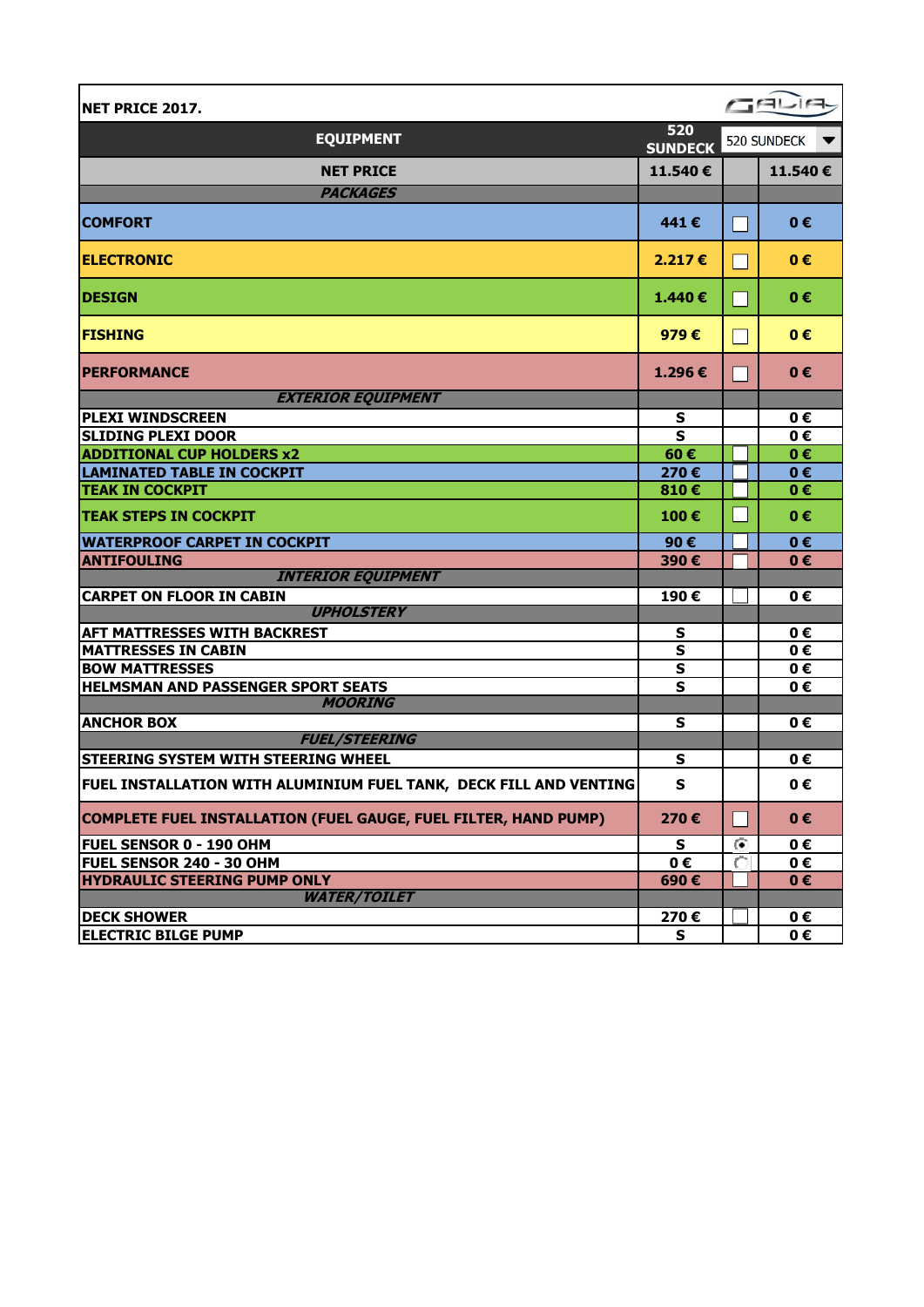| <b>ELECTRICITY/LIGHTING</b>                                                         |                                |                             |         |
|-------------------------------------------------------------------------------------|--------------------------------|-----------------------------|---------|
| <b>TOPLIGHT WITH S/S MAST</b>                                                       | S                              |                             | 0€      |
| <b>NAVIGATION LIGHTS (RED/GREEN)</b>                                                | S                              |                             | 0€      |
| ELECTRIC SWITCHPANEL WITH FUSES, BATTERY COMPARTMENT AND LIGHT                      | $\mathsf{s}$                   |                             | 0€      |
| <b>IN CABIN</b>                                                                     |                                |                             |         |
| <b>LIGHT IN CABIN</b>                                                               | $\mathbf{s}$                   |                             | 0€      |
| <b>ADDITIONAL LIGHT IN CABIN</b>                                                    | 60€                            |                             | 0€      |
| <b>SOCKET 230 V + POWER SHORE WIRE</b>                                              | 180€                           |                             | 0€      |
| <b>USB SOCKET 12V</b>                                                               | 30€                            |                             | $0 \in$ |
| RADIO CD/MP3 + 2 WATERPROOF SPEAKERS                                                | 360€                           |                             | $0 \in$ |
| RADIO MP3 FUSION IN CABIN 2 SPEAKERS OUTSIDE, WATERPROOF MARINE                     | 790€                           | $\mathbf{L}$                | 0€      |
| <b>REMOTE CONTROL</b>                                                               |                                |                             |         |
| iPod DOCKING STATION FOR RADIO (for Fushion radio only)                             | 260€                           |                             | 0€      |
| <b>ADDITIONAL 2 SPEAKERS IN CABIN</b>                                               | 130€                           |                             | 0€      |
| RAYMARINE DRAGONFLY CHARTPLOTTER/FISH FINDER/DOWN VISION                            | 860€                           |                             | 0€      |
| RAYMARINE CHARTPLOTTER A68 - CHARTPLOTTER/FISH FINDER                               | 1.410€                         |                             | $0 \in$ |
| <b>VHF ENTEL HT-20</b>                                                              | 260€                           |                             | 0€      |
| <b>BATERRY CHARGER</b>                                                              | 270€                           |                             | $0 \in$ |
| <b>MAGNETIC COMPASS PLASTIMO</b>                                                    | 100€                           |                             | $0 \in$ |
| <b>HORN</b>                                                                         | 60€                            |                             | 0€      |
| <b>STAINLESS STEEL</b>                                                              |                                |                             |         |
| S/S BOW RAILINGS, SET OF HANDRAILINGS, CLEATS, AFT LADDER, TRANSOM<br><b>U-HOOK</b> | S                              |                             | 0€      |
| <b>ADDITIONAL CLEATS x2</b>                                                         | 80€                            |                             | $0 \in$ |
| FOLDABLE S/S BIMINI WITH SOFT TOP Sunbrella® Plus                                   | 1.180€                         |                             | $0 \in$ |
| SPRAYHOOD UPGRADE FOR CHOOSEN BIMINI OPTION                                         | 1.270€                         |                             | 0€      |
| <b>ROD HOLDERS x2</b>                                                               | 80€                            | $\mathcal{L}_{\mathcal{A}}$ | $0 \in$ |
| <b>DESIGN</b>                                                                       |                                |                             |         |
| <b>CHOSEN COLOR LINE</b>                                                            | 0€                             |                             |         |
| <b>WHITE LINE (standard version)</b>                                                | S                              | $\odot$                     | $0 \in$ |
| <b>SANDSTORM LINE (beige version)</b>                                               | 530€                           | O                           | 0€      |
| <b>OCEANIC LINE (dark blue version)</b>                                             | 530€                           | О                           | 0€      |
| <b>ANTRACIT LINE ( dark grey version)</b>                                           | 530€                           | O                           | 0€      |
| <b>COVERS</b>                                                                       |                                |                             |         |
| <b>MOORING COVER</b>                                                                | 1.240€                         |                             | 0€      |
| <b>TRANSPORT COVER</b>                                                              | 630€                           |                             | 0€      |
| <b>DEALER EQUIPMENT INSTALLATION</b>                                                |                                |                             |         |
| SINGLE STATION MECHANICAL THROTTLE CONTROL (2XTHROTTLE CABLES<br><b>INCLUDED)</b>   | 520€                           | $\vert \ \ \vert$           | 0€      |
| <b>SINGLE ENGINE BLOCK INSTALLATION</b>                                             | 150€                           |                             | 0€      |
|                                                                                     |                                |                             |         |
| <b>ADDITIONAL DEALER REQUEST</b>                                                    | <b>TO BE</b><br><b>CHECKED</b> |                             | $0 \in$ |
| <b>TOTAL NET PRICE</b>                                                              |                                |                             | 11.540€ |
|                                                                                     |                                |                             |         |